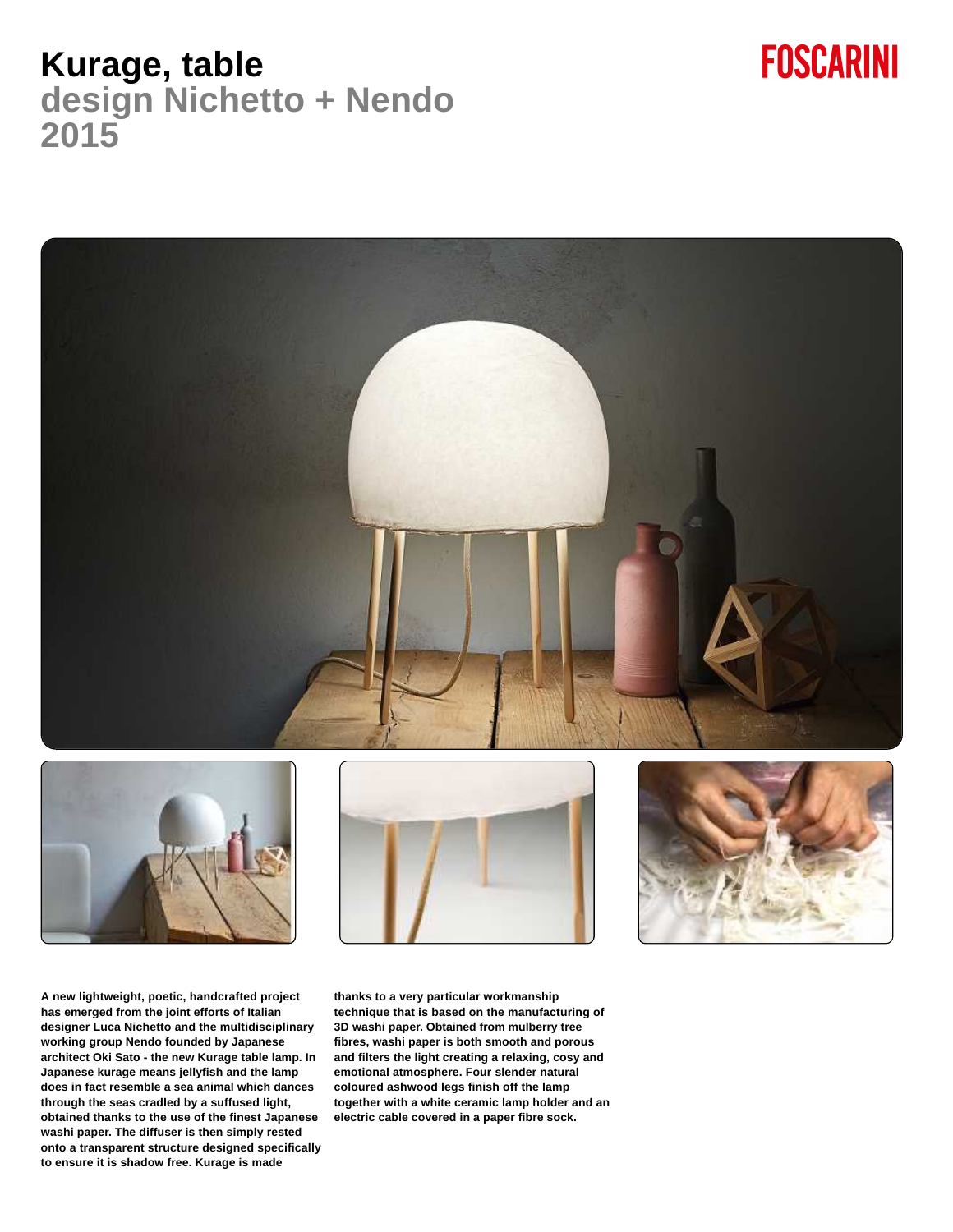## **Kurage, table technical info**

## **FOSCARINI**

#### **Description**

**The 3D washi paper diffuser simply rested on a transparent structure, designed to ensure it is shadow free; white ceramic lamp holder, natural ash wood frame, switch on the electric cable covered in a paper fibre sock.**

**Materials Washi paper and ashwood**

**Colors white**



**Brightness light diffused light**



#### **Model**



**Weight net kg: 0,70 gross kg: 0,00**

**Packaging vol. m3: 0,000 n. boxes: 1**

**Bulbs LED retrofit/Fluo 1x20W E27**



**[2D/3D drawings](http://qr.foscarini.com/P88221EN) [photometric info](http://qr.foscarini.com/P88222EN) [assembly instructions](http://qr.foscarini.com/P88223EN)**

**download area**